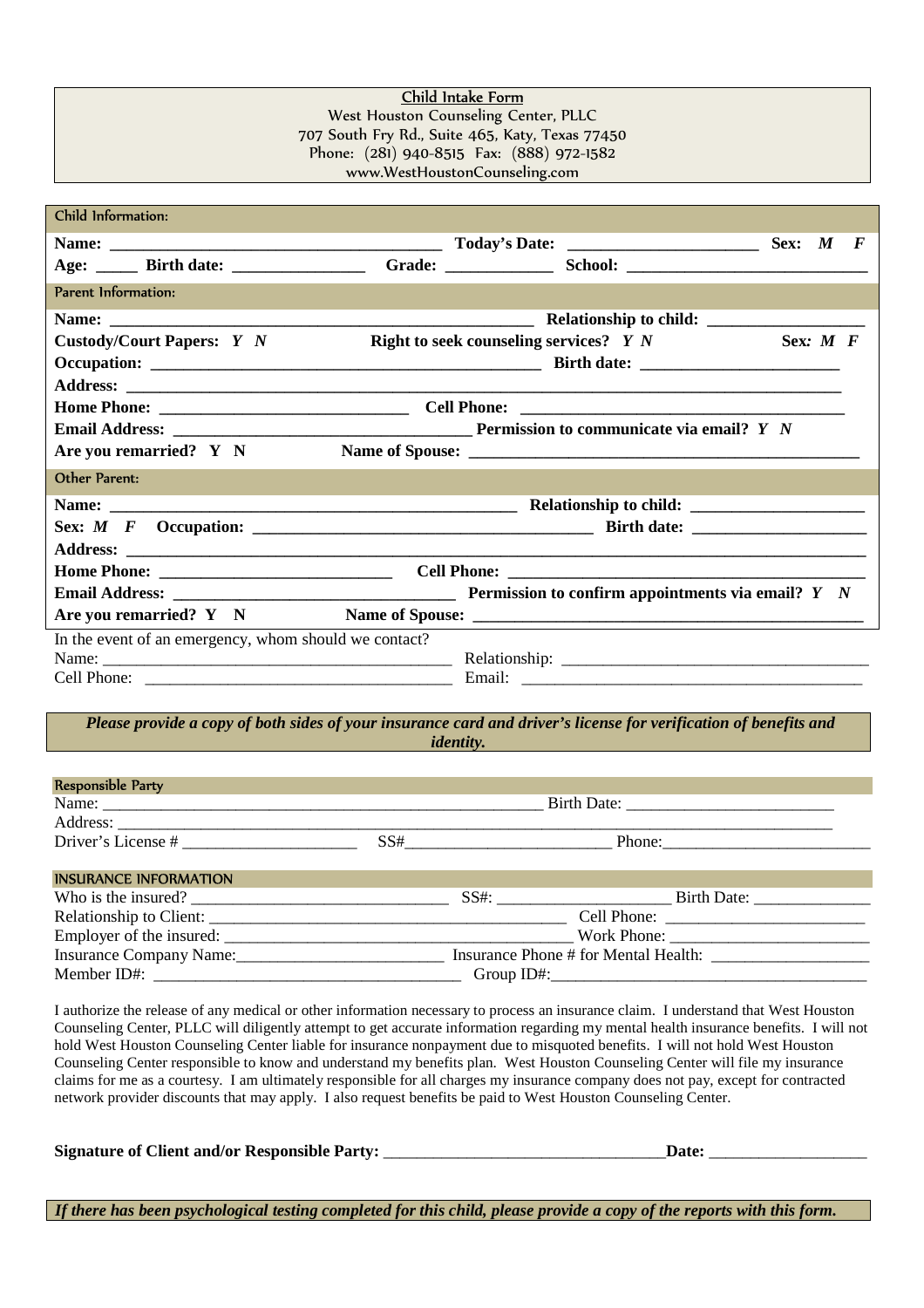| Client Name: ________                                                                                                                                                                            |            | Date:                   | Pg. 2 of 7 |
|--------------------------------------------------------------------------------------------------------------------------------------------------------------------------------------------------|------------|-------------------------|------------|
| Have you ever sought counseling for your child before?                                                                                                                                           | <b>Yes</b> | No.                     |            |
| If yes, name of professional:                                                                                                                                                                    |            | Duration of counseling: |            |
| How did you hear about this center?                                                                                                                                                              |            |                         |            |
| Legally, we may not see your child until you supply a copy of all appropriate papers related to the custody of your<br>child including the most recent legal custody arrangements.<br><b>TAX</b> |            |                         |            |

|  | Please initial in blank provided indicating you understand the above statement. |  |
|--|---------------------------------------------------------------------------------|--|
|  |                                                                                 |  |

| Medical Information:                           |  |
|------------------------------------------------|--|
|                                                |  |
|                                                |  |
|                                                |  |
|                                                |  |
|                                                |  |
| Any problems with past or present medications: |  |
|                                                |  |

 $\_$  ,  $\_$  ,  $\_$  ,  $\_$  ,  $\_$  ,  $\_$  ,  $\_$  ,  $\_$  ,  $\_$  ,  $\_$  ,  $\_$  ,  $\_$  ,  $\_$  ,  $\_$  ,  $\_$  ,  $\_$  ,  $\_$  ,  $\_$  ,  $\_$  ,  $\_$  ,  $\_$  ,  $\_$  ,  $\_$  ,  $\_$  ,  $\_$  ,  $\_$  ,  $\_$  ,  $\_$  ,  $\_$  ,  $\_$  ,  $\_$  ,  $\_$  ,  $\_$  ,  $\_$  ,  $\_$  ,  $\_$  ,  $\_$  ,

 $\_$  , and the set of the set of the set of the set of the set of the set of the set of the set of the set of the set of the set of the set of the set of the set of the set of the set of the set of the set of the set of th

## Problem Description:

Please list the main reason for seeking counseling at this time\_\_\_\_\_\_\_\_\_\_\_\_\_\_\_\_\_\_\_\_\_\_\_\_\_\_\_\_\_\_\_\_\_\_\_\_\_\_\_\_\_\_\_\_\_\_\_\_

How long has the problem or pattern existed? \_\_\_\_\_\_\_\_\_\_\_\_\_\_\_\_\_\_\_\_\_\_\_\_\_\_\_\_\_\_\_\_\_\_\_\_\_\_\_\_\_\_\_\_\_\_\_\_\_\_\_\_\_\_\_\_\_\_\_\_\_

What would you like to get out of counseling at this time? \_\_\_\_\_\_\_\_\_\_\_\_\_\_\_\_\_\_\_\_\_\_\_\_\_\_\_\_\_\_\_\_\_\_\_\_\_\_\_\_\_\_\_\_\_\_\_\_\_\_\_

| <b>Family/Home Information</b>                                                                           |     |                                                                                             |  |  |  |  |  |
|----------------------------------------------------------------------------------------------------------|-----|---------------------------------------------------------------------------------------------|--|--|--|--|--|
| List all persons living in the home: (please add any additional names on back of form)                   |     |                                                                                             |  |  |  |  |  |
|                                                                                                          |     |                                                                                             |  |  |  |  |  |
| Name                                                                                                     | Age | Relationship (biological, step, half, etc.)                                                 |  |  |  |  |  |
|                                                                                                          |     |                                                                                             |  |  |  |  |  |
|                                                                                                          |     |                                                                                             |  |  |  |  |  |
|                                                                                                          |     |                                                                                             |  |  |  |  |  |
|                                                                                                          |     |                                                                                             |  |  |  |  |  |
|                                                                                                          |     |                                                                                             |  |  |  |  |  |
|                                                                                                          |     |                                                                                             |  |  |  |  |  |
|                                                                                                          |     |                                                                                             |  |  |  |  |  |
| Is there a family history of any of the following: (please check all that apply)                         |     |                                                                                             |  |  |  |  |  |
| Alcohol Abuse _____ Dyslexia ______ Tics or Tourettes _______ Seizures                                   |     |                                                                                             |  |  |  |  |  |
| <b>Example 1</b> Drug Abuse <u>Learning Disabilities Arrests</u> Domestic Violence                       |     |                                                                                             |  |  |  |  |  |
| <b>Example Press</b> Depression <b>____Oppositional Behavior</b> ____Physical Abuse ____Bipolar Disorder |     |                                                                                             |  |  |  |  |  |
|                                                                                                          |     | Anxiety ______Schizophrenia ______Sexual Abuse ______ ADD/ADHD ______ Postpartum Depression |  |  |  |  |  |

| Family Atmosphere (circle the number that best describes how you view your current family) |  |  |  |  |     |    |  |     |                          |
|--------------------------------------------------------------------------------------------|--|--|--|--|-----|----|--|-----|--------------------------|
| Very Lenient                                                                               |  |  |  |  | 4 5 | -6 |  | 10  | Very Strict              |
| Very Relaxed Environment                                                                   |  |  |  |  |     | 6  |  | -10 | Very Tense Environment   |
| Very Unstructured                                                                          |  |  |  |  | 5.  | 6  |  | 10  | Very Structured          |
| Few Expectations                                                                           |  |  |  |  |     | 6  |  | 10  | <b>High Expectations</b> |
| Consistent                                                                                 |  |  |  |  |     |    |  |     | Inconsistent             |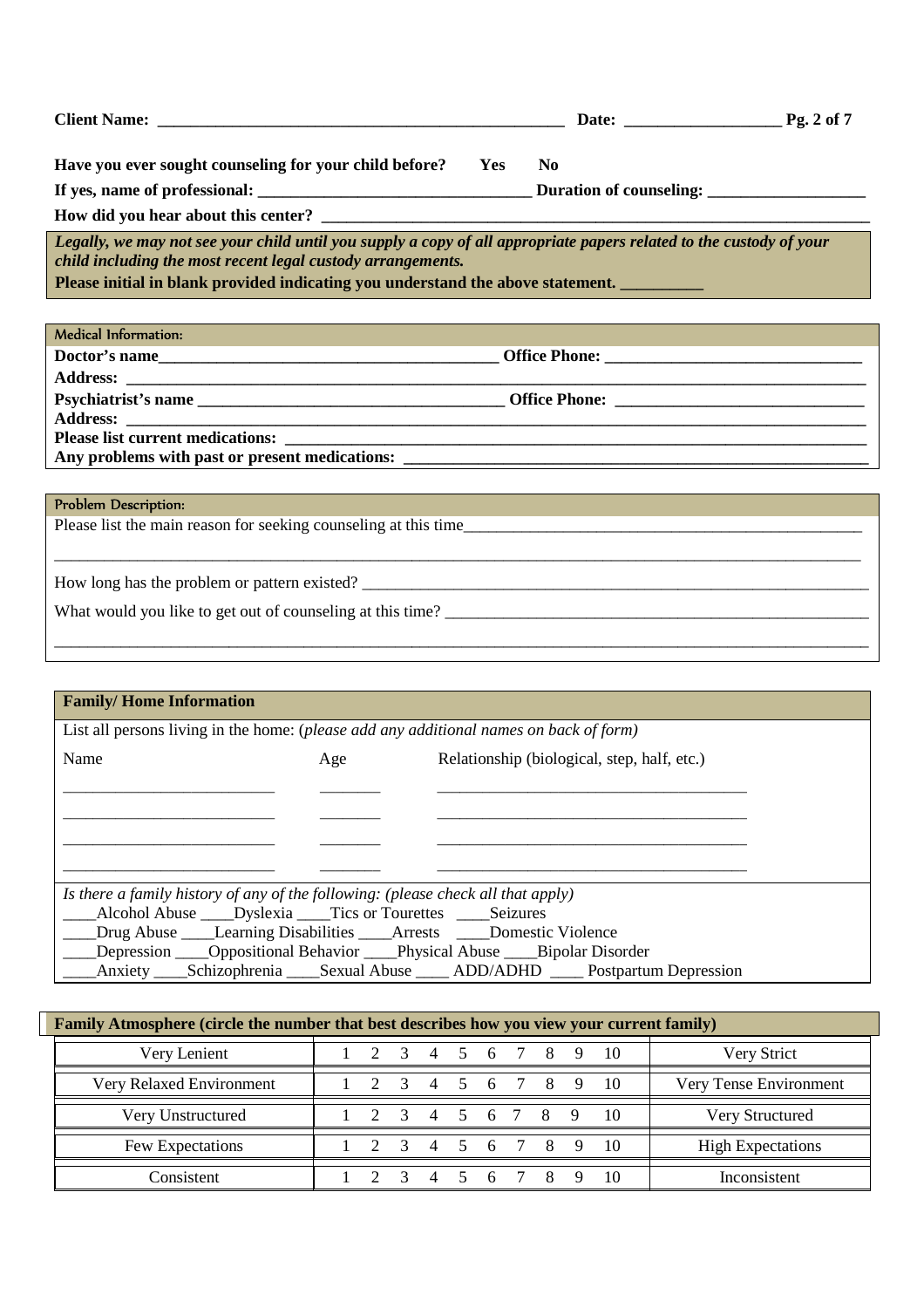| <b>Developmental History:</b><br><b>Pregnancy, Labor and Delivery</b><br>N<br>Was there any drinking or drug use by mother during this time? $Y$<br>$\boldsymbol{N}$<br>(Please describe fully)<br><u> 2000 - Jan James James Jan James James James James James James James James James James James James James Jam</u><br>Were there any complications during pregnancy (i.e., illness, injuries, hospitalization, etc.)? $Y$<br>N<br>(Please describe) _<br><u> 1980 - John Stein, Amerikaansk konst</u><br>Any complications during labor/delivery (i.e., premature, lack of oxygen, injuries to mother or child, incubator care,<br><b>Infancy through 5 Years</b><br>During the first 5 years of life did your child experience problems with any of these? (Check all that apply)<br>Any changes in, or separation from, primary caregiver lasting more than 2 weeks<br>_ Did not enjoy cuddling<br>__ Was not calmed by being held or stroked<br>Difficult to comfort<br>Colic<br><b>Excessive restlessness</b><br>Excessive irritability<br>Diminished sleep<br>Frequent head banging<br>Problems with nursing or taking bottle<br>____ Constantly into everything<br>Excessively active<br>Cranky/irritable<br>Withdrawn/fearful<br>____ Irregular patterns of sleep, appetite, habits<br>Discomfort with any auditory, tactile, visual stimulation<br>Was your child on time, early, or late in reaching developmental milestones (talking, walking, education, etc.)?<br>If no, please explain.<br>Has your child ever experienced traumatic experiences (such as changes, deaths in family, divorce, etc.)? |
|-------------------------------------------------------------------------------------------------------------------------------------------------------------------------------------------------------------------------------------------------------------------------------------------------------------------------------------------------------------------------------------------------------------------------------------------------------------------------------------------------------------------------------------------------------------------------------------------------------------------------------------------------------------------------------------------------------------------------------------------------------------------------------------------------------------------------------------------------------------------------------------------------------------------------------------------------------------------------------------------------------------------------------------------------------------------------------------------------------------------------------------------------------------------------------------------------------------------------------------------------------------------------------------------------------------------------------------------------------------------------------------------------------------------------------------------------------------------------------------------------------------------------------------------------------------------------------------------------------------------------|
|                                                                                                                                                                                                                                                                                                                                                                                                                                                                                                                                                                                                                                                                                                                                                                                                                                                                                                                                                                                                                                                                                                                                                                                                                                                                                                                                                                                                                                                                                                                                                                                                                         |
|                                                                                                                                                                                                                                                                                                                                                                                                                                                                                                                                                                                                                                                                                                                                                                                                                                                                                                                                                                                                                                                                                                                                                                                                                                                                                                                                                                                                                                                                                                                                                                                                                         |
|                                                                                                                                                                                                                                                                                                                                                                                                                                                                                                                                                                                                                                                                                                                                                                                                                                                                                                                                                                                                                                                                                                                                                                                                                                                                                                                                                                                                                                                                                                                                                                                                                         |
|                                                                                                                                                                                                                                                                                                                                                                                                                                                                                                                                                                                                                                                                                                                                                                                                                                                                                                                                                                                                                                                                                                                                                                                                                                                                                                                                                                                                                                                                                                                                                                                                                         |
|                                                                                                                                                                                                                                                                                                                                                                                                                                                                                                                                                                                                                                                                                                                                                                                                                                                                                                                                                                                                                                                                                                                                                                                                                                                                                                                                                                                                                                                                                                                                                                                                                         |
|                                                                                                                                                                                                                                                                                                                                                                                                                                                                                                                                                                                                                                                                                                                                                                                                                                                                                                                                                                                                                                                                                                                                                                                                                                                                                                                                                                                                                                                                                                                                                                                                                         |
|                                                                                                                                                                                                                                                                                                                                                                                                                                                                                                                                                                                                                                                                                                                                                                                                                                                                                                                                                                                                                                                                                                                                                                                                                                                                                                                                                                                                                                                                                                                                                                                                                         |
|                                                                                                                                                                                                                                                                                                                                                                                                                                                                                                                                                                                                                                                                                                                                                                                                                                                                                                                                                                                                                                                                                                                                                                                                                                                                                                                                                                                                                                                                                                                                                                                                                         |
|                                                                                                                                                                                                                                                                                                                                                                                                                                                                                                                                                                                                                                                                                                                                                                                                                                                                                                                                                                                                                                                                                                                                                                                                                                                                                                                                                                                                                                                                                                                                                                                                                         |
|                                                                                                                                                                                                                                                                                                                                                                                                                                                                                                                                                                                                                                                                                                                                                                                                                                                                                                                                                                                                                                                                                                                                                                                                                                                                                                                                                                                                                                                                                                                                                                                                                         |
|                                                                                                                                                                                                                                                                                                                                                                                                                                                                                                                                                                                                                                                                                                                                                                                                                                                                                                                                                                                                                                                                                                                                                                                                                                                                                                                                                                                                                                                                                                                                                                                                                         |
|                                                                                                                                                                                                                                                                                                                                                                                                                                                                                                                                                                                                                                                                                                                                                                                                                                                                                                                                                                                                                                                                                                                                                                                                                                                                                                                                                                                                                                                                                                                                                                                                                         |
|                                                                                                                                                                                                                                                                                                                                                                                                                                                                                                                                                                                                                                                                                                                                                                                                                                                                                                                                                                                                                                                                                                                                                                                                                                                                                                                                                                                                                                                                                                                                                                                                                         |
|                                                                                                                                                                                                                                                                                                                                                                                                                                                                                                                                                                                                                                                                                                                                                                                                                                                                                                                                                                                                                                                                                                                                                                                                                                                                                                                                                                                                                                                                                                                                                                                                                         |
|                                                                                                                                                                                                                                                                                                                                                                                                                                                                                                                                                                                                                                                                                                                                                                                                                                                                                                                                                                                                                                                                                                                                                                                                                                                                                                                                                                                                                                                                                                                                                                                                                         |
|                                                                                                                                                                                                                                                                                                                                                                                                                                                                                                                                                                                                                                                                                                                                                                                                                                                                                                                                                                                                                                                                                                                                                                                                                                                                                                                                                                                                                                                                                                                                                                                                                         |
|                                                                                                                                                                                                                                                                                                                                                                                                                                                                                                                                                                                                                                                                                                                                                                                                                                                                                                                                                                                                                                                                                                                                                                                                                                                                                                                                                                                                                                                                                                                                                                                                                         |
|                                                                                                                                                                                                                                                                                                                                                                                                                                                                                                                                                                                                                                                                                                                                                                                                                                                                                                                                                                                                                                                                                                                                                                                                                                                                                                                                                                                                                                                                                                                                                                                                                         |
|                                                                                                                                                                                                                                                                                                                                                                                                                                                                                                                                                                                                                                                                                                                                                                                                                                                                                                                                                                                                                                                                                                                                                                                                                                                                                                                                                                                                                                                                                                                                                                                                                         |
|                                                                                                                                                                                                                                                                                                                                                                                                                                                                                                                                                                                                                                                                                                                                                                                                                                                                                                                                                                                                                                                                                                                                                                                                                                                                                                                                                                                                                                                                                                                                                                                                                         |
|                                                                                                                                                                                                                                                                                                                                                                                                                                                                                                                                                                                                                                                                                                                                                                                                                                                                                                                                                                                                                                                                                                                                                                                                                                                                                                                                                                                                                                                                                                                                                                                                                         |
|                                                                                                                                                                                                                                                                                                                                                                                                                                                                                                                                                                                                                                                                                                                                                                                                                                                                                                                                                                                                                                                                                                                                                                                                                                                                                                                                                                                                                                                                                                                                                                                                                         |
|                                                                                                                                                                                                                                                                                                                                                                                                                                                                                                                                                                                                                                                                                                                                                                                                                                                                                                                                                                                                                                                                                                                                                                                                                                                                                                                                                                                                                                                                                                                                                                                                                         |
|                                                                                                                                                                                                                                                                                                                                                                                                                                                                                                                                                                                                                                                                                                                                                                                                                                                                                                                                                                                                                                                                                                                                                                                                                                                                                                                                                                                                                                                                                                                                                                                                                         |
|                                                                                                                                                                                                                                                                                                                                                                                                                                                                                                                                                                                                                                                                                                                                                                                                                                                                                                                                                                                                                                                                                                                                                                                                                                                                                                                                                                                                                                                                                                                                                                                                                         |
|                                                                                                                                                                                                                                                                                                                                                                                                                                                                                                                                                                                                                                                                                                                                                                                                                                                                                                                                                                                                                                                                                                                                                                                                                                                                                                                                                                                                                                                                                                                                                                                                                         |
|                                                                                                                                                                                                                                                                                                                                                                                                                                                                                                                                                                                                                                                                                                                                                                                                                                                                                                                                                                                                                                                                                                                                                                                                                                                                                                                                                                                                                                                                                                                                                                                                                         |
|                                                                                                                                                                                                                                                                                                                                                                                                                                                                                                                                                                                                                                                                                                                                                                                                                                                                                                                                                                                                                                                                                                                                                                                                                                                                                                                                                                                                                                                                                                                                                                                                                         |
|                                                                                                                                                                                                                                                                                                                                                                                                                                                                                                                                                                                                                                                                                                                                                                                                                                                                                                                                                                                                                                                                                                                                                                                                                                                                                                                                                                                                                                                                                                                                                                                                                         |
|                                                                                                                                                                                                                                                                                                                                                                                                                                                                                                                                                                                                                                                                                                                                                                                                                                                                                                                                                                                                                                                                                                                                                                                                                                                                                                                                                                                                                                                                                                                                                                                                                         |
|                                                                                                                                                                                                                                                                                                                                                                                                                                                                                                                                                                                                                                                                                                                                                                                                                                                                                                                                                                                                                                                                                                                                                                                                                                                                                                                                                                                                                                                                                                                                                                                                                         |
|                                                                                                                                                                                                                                                                                                                                                                                                                                                                                                                                                                                                                                                                                                                                                                                                                                                                                                                                                                                                                                                                                                                                                                                                                                                                                                                                                                                                                                                                                                                                                                                                                         |
|                                                                                                                                                                                                                                                                                                                                                                                                                                                                                                                                                                                                                                                                                                                                                                                                                                                                                                                                                                                                                                                                                                                                                                                                                                                                                                                                                                                                                                                                                                                                                                                                                         |
|                                                                                                                                                                                                                                                                                                                                                                                                                                                                                                                                                                                                                                                                                                                                                                                                                                                                                                                                                                                                                                                                                                                                                                                                                                                                                                                                                                                                                                                                                                                                                                                                                         |
|                                                                                                                                                                                                                                                                                                                                                                                                                                                                                                                                                                                                                                                                                                                                                                                                                                                                                                                                                                                                                                                                                                                                                                                                                                                                                                                                                                                                                                                                                                                                                                                                                         |
| If yes, Please explain.                                                                                                                                                                                                                                                                                                                                                                                                                                                                                                                                                                                                                                                                                                                                                                                                                                                                                                                                                                                                                                                                                                                                                                                                                                                                                                                                                                                                                                                                                                                                                                                                 |
|                                                                                                                                                                                                                                                                                                                                                                                                                                                                                                                                                                                                                                                                                                                                                                                                                                                                                                                                                                                                                                                                                                                                                                                                                                                                                                                                                                                                                                                                                                                                                                                                                         |
| Guardian/Parent History - Stressors which may have an impact on parenting                                                                                                                                                                                                                                                                                                                                                                                                                                                                                                                                                                                                                                                                                                                                                                                                                                                                                                                                                                                                                                                                                                                                                                                                                                                                                                                                                                                                                                                                                                                                               |
| I am a single parent                                                                                                                                                                                                                                                                                                                                                                                                                                                                                                                                                                                                                                                                                                                                                                                                                                                                                                                                                                                                                                                                                                                                                                                                                                                                                                                                                                                                                                                                                                                                                                                                    |
| I have excessive work stress                                                                                                                                                                                                                                                                                                                                                                                                                                                                                                                                                                                                                                                                                                                                                                                                                                                                                                                                                                                                                                                                                                                                                                                                                                                                                                                                                                                                                                                                                                                                                                                            |
| I have a diagnosed medical/mental condition                                                                                                                                                                                                                                                                                                                                                                                                                                                                                                                                                                                                                                                                                                                                                                                                                                                                                                                                                                                                                                                                                                                                                                                                                                                                                                                                                                                                                                                                                                                                                                             |
| _I had a trauma as a child (___physical, ___sexual, ___ emotional) from (___ a parent, ___ family member, ___ someone else)                                                                                                                                                                                                                                                                                                                                                                                                                                                                                                                                                                                                                                                                                                                                                                                                                                                                                                                                                                                                                                                                                                                                                                                                                                                                                                                                                                                                                                                                                             |
| _ I was neglected as a child                                                                                                                                                                                                                                                                                                                                                                                                                                                                                                                                                                                                                                                                                                                                                                                                                                                                                                                                                                                                                                                                                                                                                                                                                                                                                                                                                                                                                                                                                                                                                                                            |
| I moved homes often as a child<br>__ I was raised by a single parent                                                                                                                                                                                                                                                                                                                                                                                                                                                                                                                                                                                                                                                                                                                                                                                                                                                                                                                                                                                                                                                                                                                                                                                                                                                                                                                                                                                                                                                                                                                                                    |
| I was raised by another family member                                                                                                                                                                                                                                                                                                                                                                                                                                                                                                                                                                                                                                                                                                                                                                                                                                                                                                                                                                                                                                                                                                                                                                                                                                                                                                                                                                                                                                                                                                                                                                                   |

- *\_\_\_* My parents divorced when I was young
- *\_\_\_* My parent(s) died when I was a child
- *\_\_\_* My parents were strict with discipline
- *\_\_\_* My parents had excessive marital conflict
- *\_\_\_* My parents were abusive to each other

## Other concerns \_\_\_\_\_\_\_\_\_\_\_\_\_\_\_\_\_\_\_\_\_\_\_\_\_\_\_\_\_\_\_\_\_\_\_\_\_\_\_\_\_\_\_\_\_\_\_\_\_\_\_\_\_\_\_\_\_\_\_\_\_\_\_\_\_\_\_\_\_\_\_\_\_\_\_\_\_\_\_\_\_\_\_\_\_\_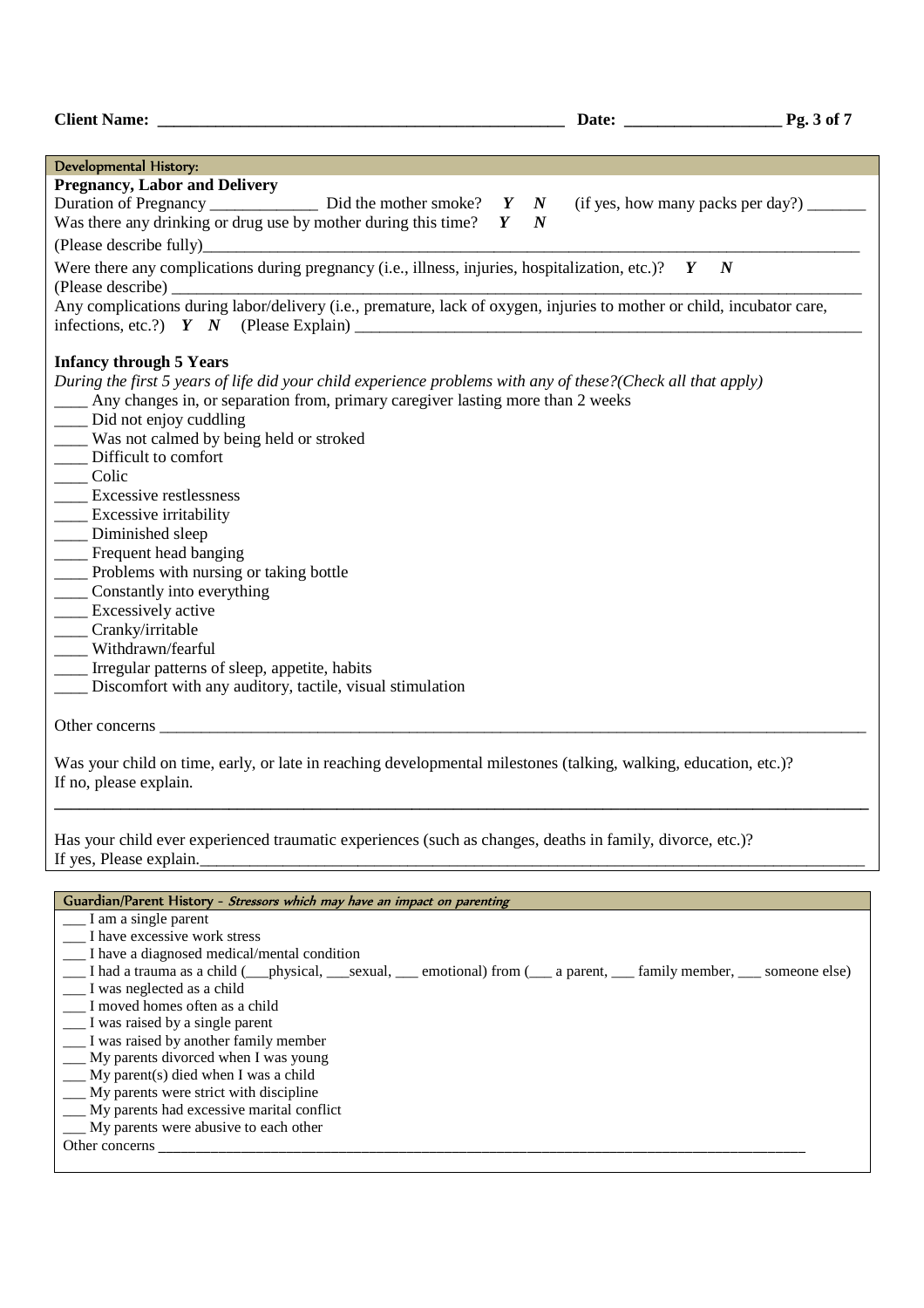# West Houston Counseling Center, PLLC Credit Card Authorization

All clients must have a credit card on file to receive services.

**Please make no marks or add comments to this page of the document.** It is your consent to make payment for services rendered and your treatment is conditional on your signing this consent form without modification. This form will be securely stored in your clinical file and may be updated upon request at any time.

In the case that you miss or fail to cancel an appointment within 24 hours of the scheduled time, you will be charged a \$50 fee. If a check is returned unpaid, your credit card will be charged the amount of the check. An additional \$35 fee will be assessed for 1) returned checks, and 2) inaccurately disputed claims/charge backs.

I, \_\_\_\_\_\_\_\_\_\_\_\_\_\_\_\_\_\_\_\_\_\_\_\_\_\_\_\_\_\_\_\_\_\_\_\_\_\_\_\_\_\_\_\_\_\_\_\_\_\_\_\_\_, hereby authorize West Houston Counseling Center, PLLC, to bill my credit card at the usual fee for professional services including all of the following:

- Appointments and/or copayments that I elect to pay for by credit card
- Missed appointments
- Telephone, email, and Skype consultations
- Appointments that I have cancelled with less than a 24-hour notice
- Returned checks
- Fees not covered by insurance or insurance payments made to patient rather than provider

Credit Card Type (check one):

| Visa MasterCard Discover       |  |                                                                                                     |                                                                                                                                                                                                                                                    |
|--------------------------------|--|-----------------------------------------------------------------------------------------------------|----------------------------------------------------------------------------------------------------------------------------------------------------------------------------------------------------------------------------------------------------|
|                                |  |                                                                                                     |                                                                                                                                                                                                                                                    |
|                                |  |                                                                                                     |                                                                                                                                                                                                                                                    |
|                                |  | Verification/Security Code (3 digit code on back of card by signature line): ______________________ |                                                                                                                                                                                                                                                    |
|                                |  |                                                                                                     |                                                                                                                                                                                                                                                    |
|                                |  |                                                                                                     |                                                                                                                                                                                                                                                    |
| according to the above policy. |  |                                                                                                     | By signing below I am authorizing West Houston Counseling Center, PLLC to bill my credit card at the usual fee for<br>professional services. I will not dispute charges ("charge back") for sessions I have received or appointments I have missed |

| Signature:  | Date: |
|-------------|-------|
|             |       |
| Print Name: |       |

Client Informed Consent

**Counseling Relationship:** We schedule appointments based on availability and your need. If you experience a mental health emergency, obtain crisis services by dialing 911 and/or by going to a nearby hospital emergency room.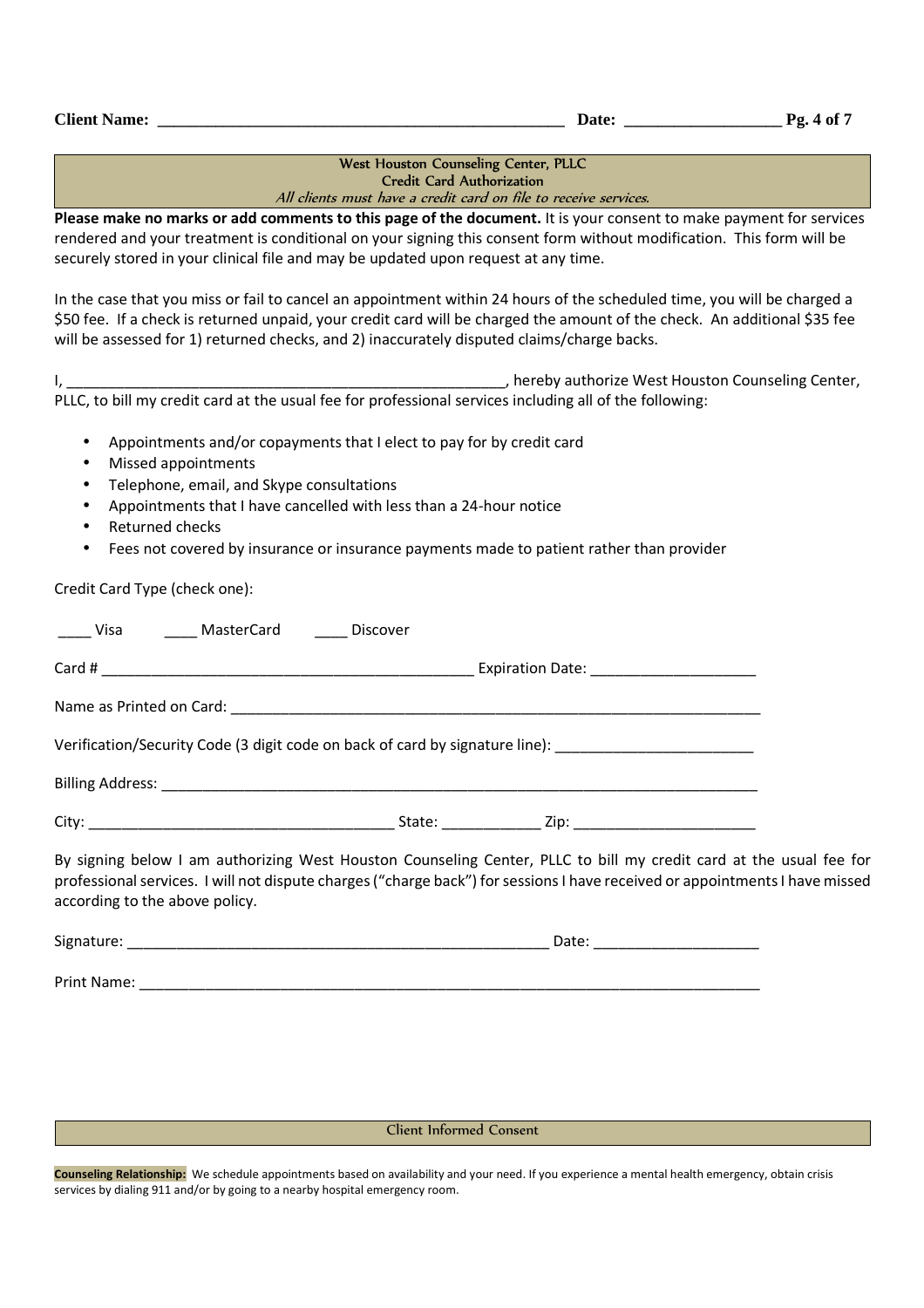| Client .<br><b>Name:</b> | Date:<br>. | Ol<br>.<br>-<br>$\sim$<br>--<br>$\mathbf{\sigma}$<br>$\sim$ $\sim$ |
|--------------------------|------------|--------------------------------------------------------------------|
|                          |            |                                                                    |

**Effects of Counseling:** At any time, you may initiate discussion of possible positive or negative effects of entering, not entering, continuing, or discontinuing counseling. While benefits are expected from counseling, specific results are not guaranteed and sometimes things may get worse before they get better. Together we will work to achieve the best possible results for you.

**Client Rights:** Some clients achieve their goals in only a few counseling sessions; others may require months or even years of counseling. You also have the right to refuse or discuss modification of any of our counseling techniques or suggestions that you believe might be harmful. If you are concerned about slow progress or lack of progress, you have the right to speak about your concerns. We assure you that our services will be rendered in a professional manner consistent with accepted legal and ethical standards. If at any time for any reason you are dissatisfied with our services, please let us know. If we are not able to resolve your concerns, you may report your complaints in writing to the Complaints Management and Investigation Section, Texas State Board of Examiners of Professional Counselors.

**Cancellation/Fees:** In the event that you will not be able to keep an appointment, please notify us by phone at least 24 hours in advance to avoid payment. If this 24-hour notice is not respected, you will be charged a \$50 fee. Cancelling an appointment means you are not able to make the scheduled appointment time. If you choose to reschedule your appointment at the time you call to cancel, that does not remove any fees for your cancelled appointment. Late arrive more than 20 minutes past a scheduled start time may result in your appointment being cancelled with fees assessed. This fee must be paid before additional sessions may be scheduled. An additional \$35 fee will be assessed for 1) returned checks, and 2) inaccurately disputed claims/charge backs.

**Session Fees: Therapist fees range by licensure status and experience. Rates are listed below and may vary due to**  insurance contract rates where applicable. Therapist and client initials

#### **\_\_\_\_\_\_\_\_\_\_\_ LPC (\$100-\$135)**

**Please understand that an LPC is not a psychiatrist, but a licensed Master's level therapist, and as such cannot recommend or prescribe medications but can encourage clients to see a physician for a medical evaluation.** 

#### **\_\_\_\_\_\_\_\_\_\_\_ LPC-Intern (\$80)**

**An Intern has earned a Master's degree and is provisionally licensed while gaining the necessary clinical hours to receive full licensure. Your name and certain aspects of your case may be disclosed to supervisors during the course of supervision so that you receive the best care possible. Your counselor does not provide legal and/or disability input.** 

**\_\_\_\_\_\_\_\_\_\_\_ Graduate Level Counselor (\$30)** 

**A graduate level counselor is a Master's level student in a counseling related field and is not licensed. Your name and certain aspects of your case may be disclosed to supervisors during the course of supervision so that you receive the best care possible. Your counselor does not provide legal and/or disability input.** 

Legal Fees<sup>\*</sup>: We are not forensic experts, therefore, not generally deemed an expert witness by the court. However, in the event of court proceedings where we are court-ordered to appear for any reason, or provide our records, our hourly fee is \$200 plus legal fees incurred by the therapist in association with the case. This includes but is not limited to: drive time, wait time, depositions, court reports, and consultation with other professionals. We require a retainer fee of a minimum of \$1500 no later than 48 hours before the court date. The fee for copying records will be a \$30 processing fee plus \$0.50 per page.\*A 10% charge will be added to all outstanding balances over 30 days

**Confidentiality:** All of our communication is confidential, except in the following cases: a) We are using your case we will identify you by first name only; b) We determine that you are a danger to yourself or someone else; c) You disclosed abuse, neglect, or exploitation of a child, elderly, or disabled person; d) You disclose sexual contact with another mental health professional; e) We are ordered by court to disclose information; f) You direct us to release your records; or g) We are otherwise required by law to disclose information. If we see you in public, we will protect your confidentiality by acknowledging you only if you approach us first. Therapists may consult with other professionals regarding your case, however, all identifying information remains confidential except as otherwise specified under supervision requirements or with your written consent.

**Couples/Families:** I understand that if I am working with a therapist for couples/family counseling, the relationship is considered the client. I understand that anything I tell my therapist individually, whether in person, on the phone, or through written communication, will not be held as confidential and may be shared with the spouse/partner/family at the therapist's discretion. This policy is intended to maintain the integrity of the counseling relationship between members of the couple/families and the counselor as well as avoiding a conflict of interest. I understand that my therapist will not keep secrets which jeopardize the therapeutic work of the relationship counseling. If at any point, you feel that you need to share information that must be kept from your partner/spouse/family, you may request a referral to another counselor for individual therapy.

By your signature below, you are indicating that you read and understood this statement, or that any questions you had about this statement been answered to your satisfaction and that you were furnished a copy of this statement if one was requested. By our signature, we verify the accuracy of this statement and acknowledge our commitment to conform to its specifications.

\_\_\_\_\_\_\_\_\_\_\_\_\_\_\_\_\_\_\_\_\_\_\_\_\_\_\_\_\_\_\_ \_\_\_\_\_\_\_\_\_\_\_\_\_\_\_\_\_\_\_\_\_\_\_\_\_\_\_\_\_\_\_\_\_\_\_\_\_\_

\_\_\_\_\_\_\_\_\_\_\_\_\_\_\_\_\_\_\_\_\_\_\_\_\_\_\_\_\_\_ \_\_\_\_\_\_\_\_\_\_\_\_\_\_\_\_\_\_\_\_\_\_\_\_\_\_\_\_\_\_\_\_\_\_\_\_\_\_

Child's Printed Name Parent's Printed Name

Parent's Signature Date Date of the Date of the Date of the Date of the Date of the Date of the Date of the Date of the Date of the Date of the Date of the Date of the Date of the Date of the Date of the Date of the Date o

(Please do not sign if you do not have the right to consent to treatment)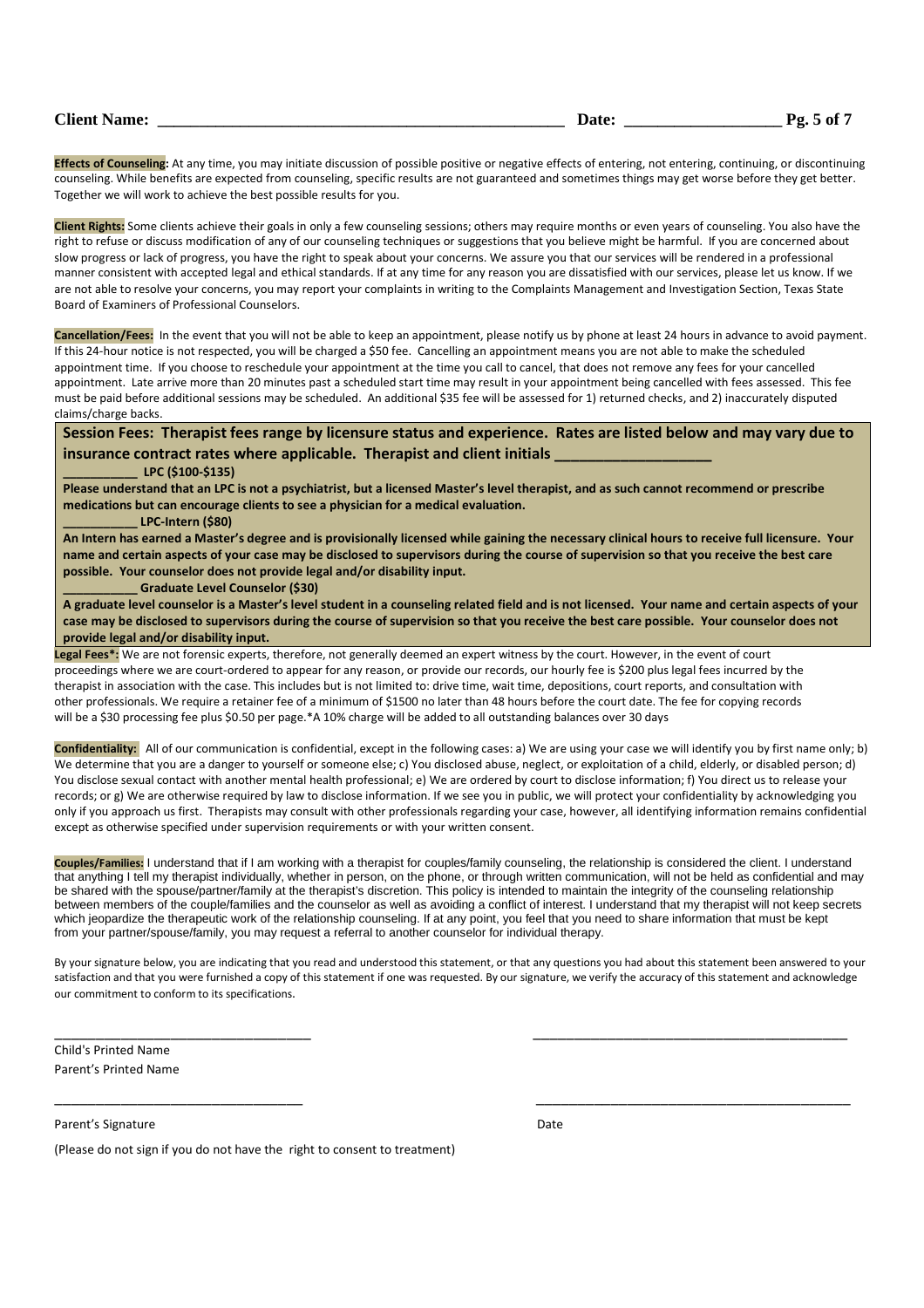### **Parent or Legal Guardian Responsibility/Consent:**

You, the parent, are a full partner in counseling. Your honesty and effort is essential to success. You are responsible to attend parent sessions as deemed necessary by your child's therapist. If, as we work together you have suggestions or concerns about your child's counseling, I encourage you to share these with me so that we can make the necessary adjustments. Your child's therapist sees you, the parent, as part of therapeutic change, and without you change will not be as successful; therefore your child's therapist will give suggestions, advice, or homework in order to help your child meet their counseling goals both inside and outside the counseling session. You, the parent, are considered a client of West Houston Counseling Center. Thereby all above information on rights, fees, referrals, effects, applies. I understand that if I am working with a therapist for a child, the child is considered the client. I understand that anything I tell my child's therapist individually, whether in person, on the phone, or through written communication, will not be held as confidential and may be shared with the child, other legal guardians or individuals with signed release at the therapist's discretion. This policy is intended to maintain the integrity of the counseling relationship between child, and the counselor, as well avoiding a conflict of interest. I understand that my child's therapist will not keep secrets which jeopardize the therapeutic work of the child's counseling. If at any point, you feel that you need to share information that must be kept from your child, or other parties mentioned above, you may request a referral to another counselor for individual therapy.

I have read and I understand the above information:

Parent Signature Date